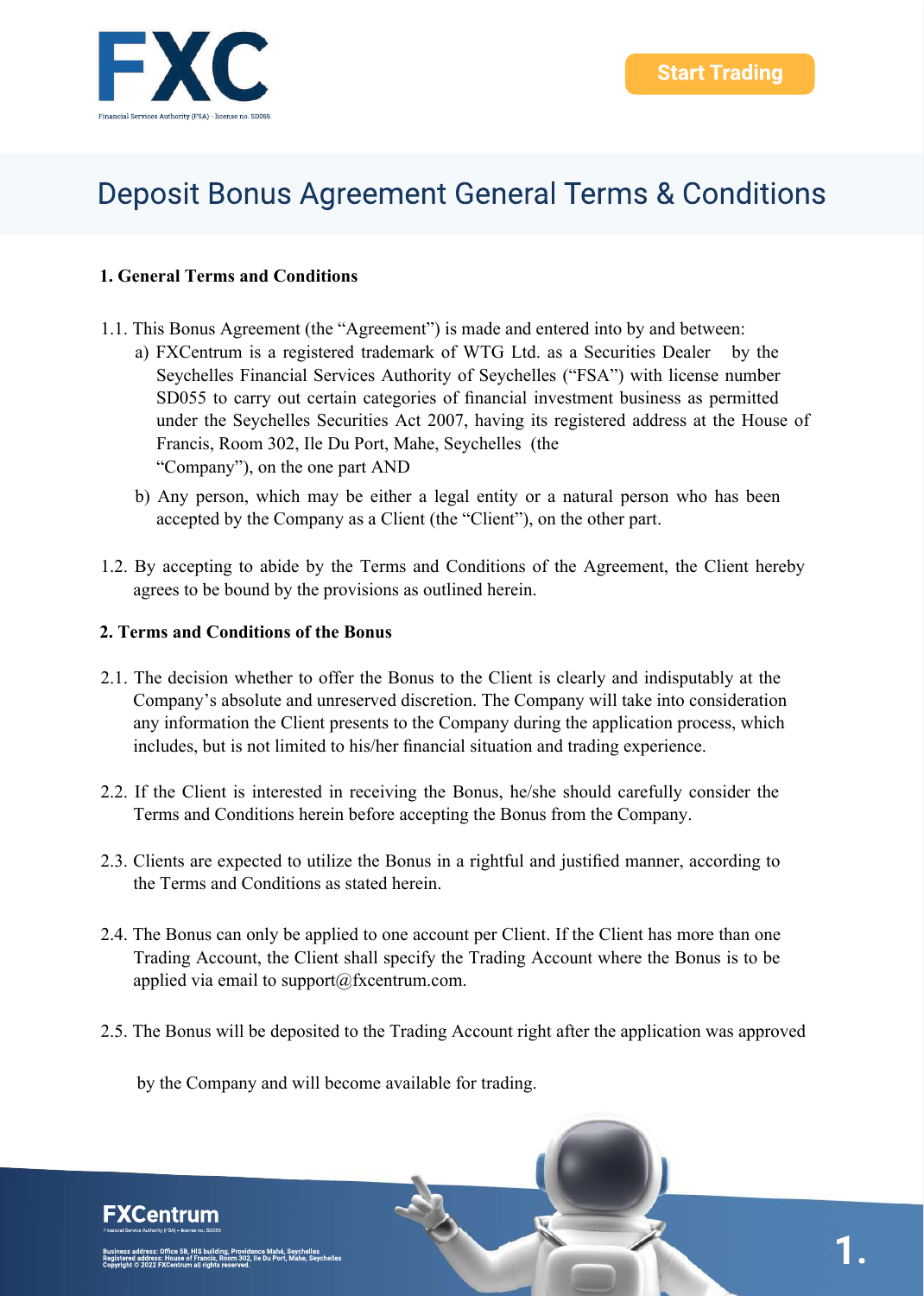### **3. Withdrawal Requests**

3.1. Regular Withdrawal: to withdraw the Bonus, the Client needs to make transactions (number

of lots) in the amount of (Total Bonus)  $/2$  = number of lots to be traded.

For example:

- if the Client receives a Bonus of USD 10,000;

- the Client needs to trade  $10,000 / 2 = 5,000$  lots (only closed trades are taken into account) in order to withdraw the Bonus.

Only trading in forex or commodity financial instruments is calculated in the number of lots to be traded requirement.

Trades in equities, indices, or other instruments do not count towards the number of lots to be traded requirement.

3.2. Irregular Withdrawals: the Client is always able to withdraw his/her funds, even before reaching the Required Traded Volume. However, no proportionate withdrawal of Bonus is allowed. It should be noted that the amount of an Irregular Withdrawal calculation reflects the Client's trading achievement whereby all profits and losses generated using his/her funds are allocated to the Client.

3.3. Furthermore, any withdrawal from the Trading Account before the Required Traded Volume is reached, will cancel the Bonus entirely. If the Client has Open Positions and if any losses are incurred as a result of such cancelation of the Bonus, the Company shall not be held liable.

#### **For example:**

- if the deposited amount is USD 10,000;
- the Bonus is USD 10,000;
- had the Client traded 2,500 lots, the Client is not able to withdraw USD 5,000.

Furthermore, if the lot requirements are not completed then the 50% Bonus can only be used for credit purposes (increasing leverage of Clients' accounts).

3.4. Should the Client have also been awarded the 5%,10%,30%, or 50% Bonus, in order to be able to withdraw the Bonus as cash, the Client has to first meet the Terms and Conditions of the higher Bonus followed by the lower Bonus.

For example:

The Client received USD 10,000 (100% Bonus - higher Bonus) and the Client subsequently qualified for USD 1,000 (through 10% Bonus – lower Bonus).

### **FXCentrum**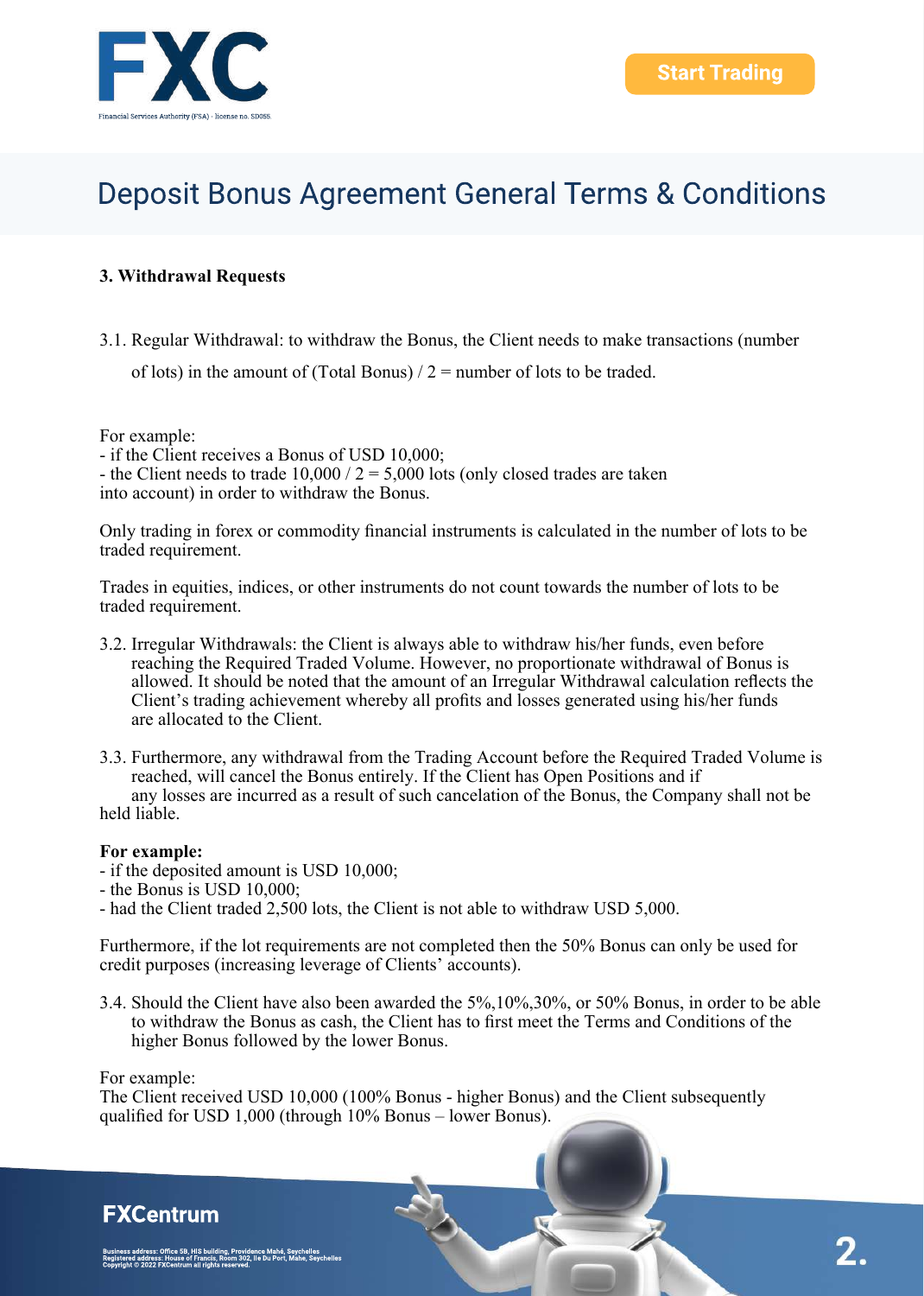

Based on that the Client needs to trade  $10,000/2 = 5,000$  lots (only closed trades are taken into account) in order to be able to withdraw the cash. The lower Bonus can then be withdrawn if all Terms and Conditions as stipulated for the lower Bonus have been fulfilled.

3.5. Once the Client completes the Required Traded Volume, the Client will need to send an email to support@fxcentrum.com requesting the Bonus to be released for withdrawal.

3.6. Any Bonus amount that has been removed cannot be reclaimed by the Client by making subsequent deposits into the Trading Account.

3.7. The Company reserves the right to delay the processing of the Client's withdrawal request until all Open Positions are closed. Thus, the Client must ensure that all Open Positions are closed/settled prior to submitting the withdrawal request.

#### 4. **Bonus Cancelation**

- 4.1. If the Company suspects that the Client has abused or attempted to abuse the Terms and Conditions contained herein, or otherwise acted in a bad faith towards the Company, then the Company reserves the right, at its sole discretion, to deny, withhold or withdraw from that Client the Bonus and, if necessary, block and/or terminate the Client's access to the Trading Account.
- 4.2. In such cases, the Company will not be liable for any other consequences that result from the Bonus cancellation and/or removal. If the Client has Open Positions and in the event, that any losses are incurred as a result of such cancelation of the Bonus the Company will not be held liable.
- 4.3. The decision whether the Client is abusing and/or manipulating the Company's trading platform and/or its Bonus is at the Company's sole and exclusive discretion.
- 4.4. The Company reserves the right to revoke or change the Bonus at any time. In such cases the Company may at its sole and absolute discretion give the Client the option to either continue using the Bonus already provided, accept the new Terms and Conditions of Bonus, or to cancel the Bonus without any cost and without being considered that the Bonus conditions have not been fulfilled.

**FXCentrum**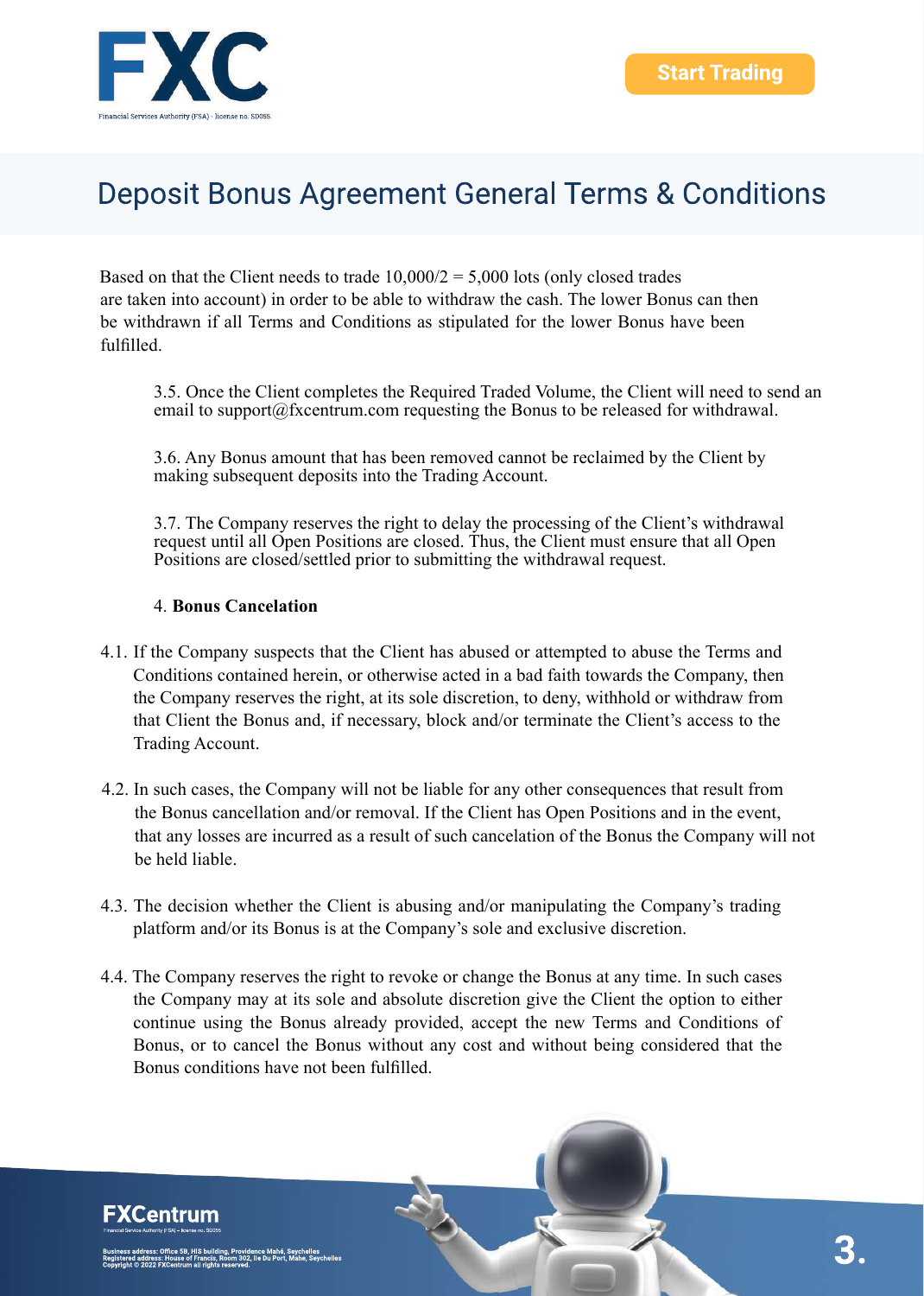4.5. If the Company has a reason(s) to believe that the Client has more than one Trading Account which utilized the Bonus, then the Company reserves the right, without the Client's consent to withdraw immediately the Bonus from the Client's Trading Account(s). If any losses are incurred as a result of such a removal, the Company will not be held liable.

4.6. TheCompany does not recommend taking the Bonus unless the Client knows how to make it work to his/her advantage.

#### **5. Bonus Limitation**

5.1. Internal funds transferred between the Trading Accounts within the Company are considered withdrawals, therefore the Bonus removal will be applied in accordance with the Terms and Conditions as set out herein.

5.2. If the Required Traded Volume is not met and the Equity (displayed in the platform) of the Trading Account goes below the Bonus amount (displayed in the platform), then the Bonus is removed automatically by the system. In other words, if the Cash Equity (Equity – Active Bonus) becomes zero or less, all Bonuses will be canceled and removed from the respective Trading Account. In these circumstances, the Company shall not be liable for any consequences of the Bonus cancelation, including, but not limited to, order(s) closure by Stop Out. For Example: - The Client has deposited

USD 10,000; - As a result, the Client received the Bonus of USD 10,000; - The Balance of the Client's Trading Account available for trading is USD 20,000. - If the Equity will fall under USD 10,000, the Bonus will be removed automatically.

5.3. The Bonus cannot be transferred between the Trading Accounts.

5.4. Persons under the age of eighteen (18), or below the legal competent age in their country of residence (minors), are not permitted to participate in Bonus offers.

5.5. The maximum bonus that can be claimed is USD 100.000 (or any other currency equivalent), per Client.

#### **6. Acknowledgements and Risk Warnings**

6.1. The Client understands that the Bonus gives him/her increased value and extra trading leverage. Having said that caution must be exercised at all times when using the Bonus. By using the Bonus higher trades may be closed thus more money can be made, however, the Client may also lose a lot of money.

6.2. The Client hereby acknowledges that Forex and Contract For Differences ("CFDs") are

leveraged products that involve a high level of risk. It should be noted that when trading in the aforementioned products, it is possible for Clients to lose all their invested capital. These products may not be suitable for everyone and Clients should ensure that they understand the risks involved. Electing to utilize the Bonus may increase the risk of losing all assets. Clients should seek independent advice, if necessary.



**-XCentrum**